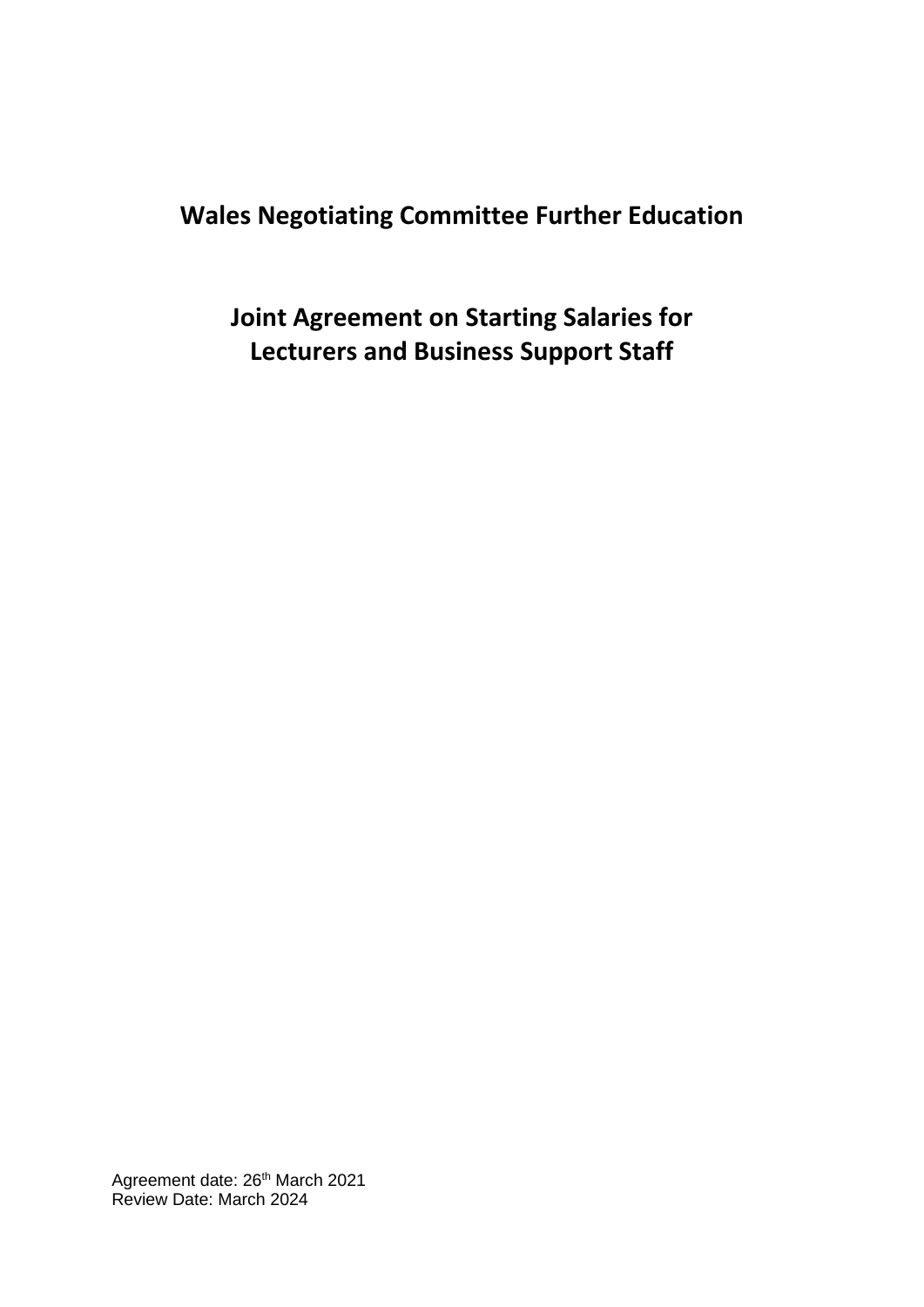#### **1. Context**

1.1 Colleges recognise the need to award appropriate starting salary scale points for newly appointed or promoted staff which recognises experience and qualifications.

#### **2. Status**

- 2.1. This agreement has been jointly agreed between the trade unions and employers in the Wales Negotiating Committee Further Education.
- 2.2. This agreement is for use by individual Colleges in order to develop policy for the implementation of starting salaries for staff employed in Further Education Colleges. In determining local policy, normal consultation arrangements should apply with recognised trade unions in accordance with the terms set out in this collective agreement.
- 2.3. This document was impact assessed at a national level to assist Colleges in meeting the requirements of Equality legislation and the Welsh Language Act. The Equality Impact Assessment is detailed in Appendix 1. It is for each College to undertake their own equality impact assessment at local level.

#### **3. Scope**

- 3.1. This agreement applies to all lecturers and business support staff including hourly paid staff.
- 3.2. This agreement aims to provide the consistent application of starting salary formulae within the FE Sector in Wales.

#### **4. Starting Salary Matrix**

4.1 The following sections set out the agreed criteria to be applied by FE Colleges in Wales in determining starting salaries for lecturers and business support staff.

#### **4.2 Qualified Lecturers**

The point will be dependent on whether the member of staff has the appropriate teaching qualifications.

- 4.2a New recruit, newly qualified Point MG1
- 4.2b Current Lecturer employed at another College or School the salary would be matched. In respect of those staff coming from a School the salary matched would be the salary excluding any additional points.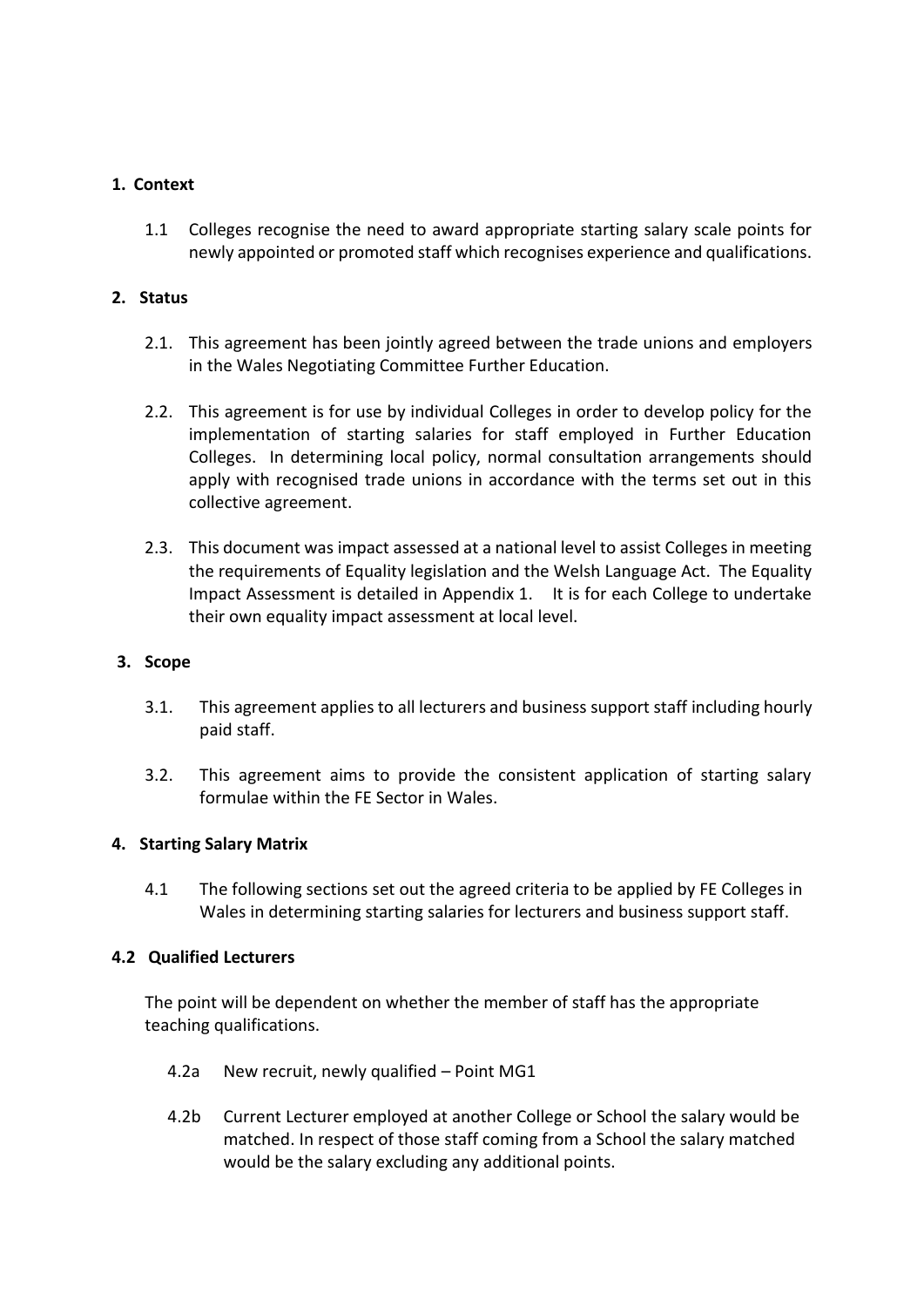- 4.2c Coming into teaching direct from industry to a first teaching job, 1 increment for every three years relevant industrial experience. (as determined by HR Manager), subject to a maximum of commencement on salary point MG4.
- 4.2d Coming into teaching following a break in teaching, the college will match the point the lecturer was previously on, providing the lecturer can provide written evidence of the point achieved.
- 4.2e A part time lecturer who has been employed by the college for a number of years would start on the salary point achieved.
- 4.2f In all other situations the salary would be matched up to a maximum of UP1. For staff who state that they have achieved Teaching of Excellence then the necessary proof must be provided. In the absence of satisfactory evidence they will be placed on a maximum of UP1.

#### **4.3 Unqualified Lecturers**

- 4.3a New recruit, with no relevant industrial experience would be placed on Associate Lecturer Scale point 1.
- 4.3b Unqualified lecturers would not normally be appointed on the qualified lecturer scale. However, if a post is hard to fill and a College can evidence market forces an unqualified lecturer can be appointed in line with point c of the qualified criteria (industrial experience will be calculated from Associate Lecturer Scale point 1). In circumstances other than this, an unqualified lecturer will be placed on a maximum of ALS4.
- 4.3c Staff already employed in the College who transfer to another role i.e. Technician to Lecturer the salary would be matched to the next highest point (subject to the industrial experience being relevant). This will be fixed until such as time as the PGCE is achieved.

#### **4.4 Instructors**

- 4.4a Coming into the College with appropriate industrial experience (as determined by HR with advice from relevant managers as required), 1 increment for every three complete years'relevant industrial experience. This will be confined to the points of the grade.
- 4.4b Coming in from another College or school to exactly the same role on the same grade, the college will match the point the employee was previously on, providing the employee can provide written evidence of the point achieved.
- 4.4c If the new employee does not fit any of the above criteria they would be placed on the first point of the advertised grade.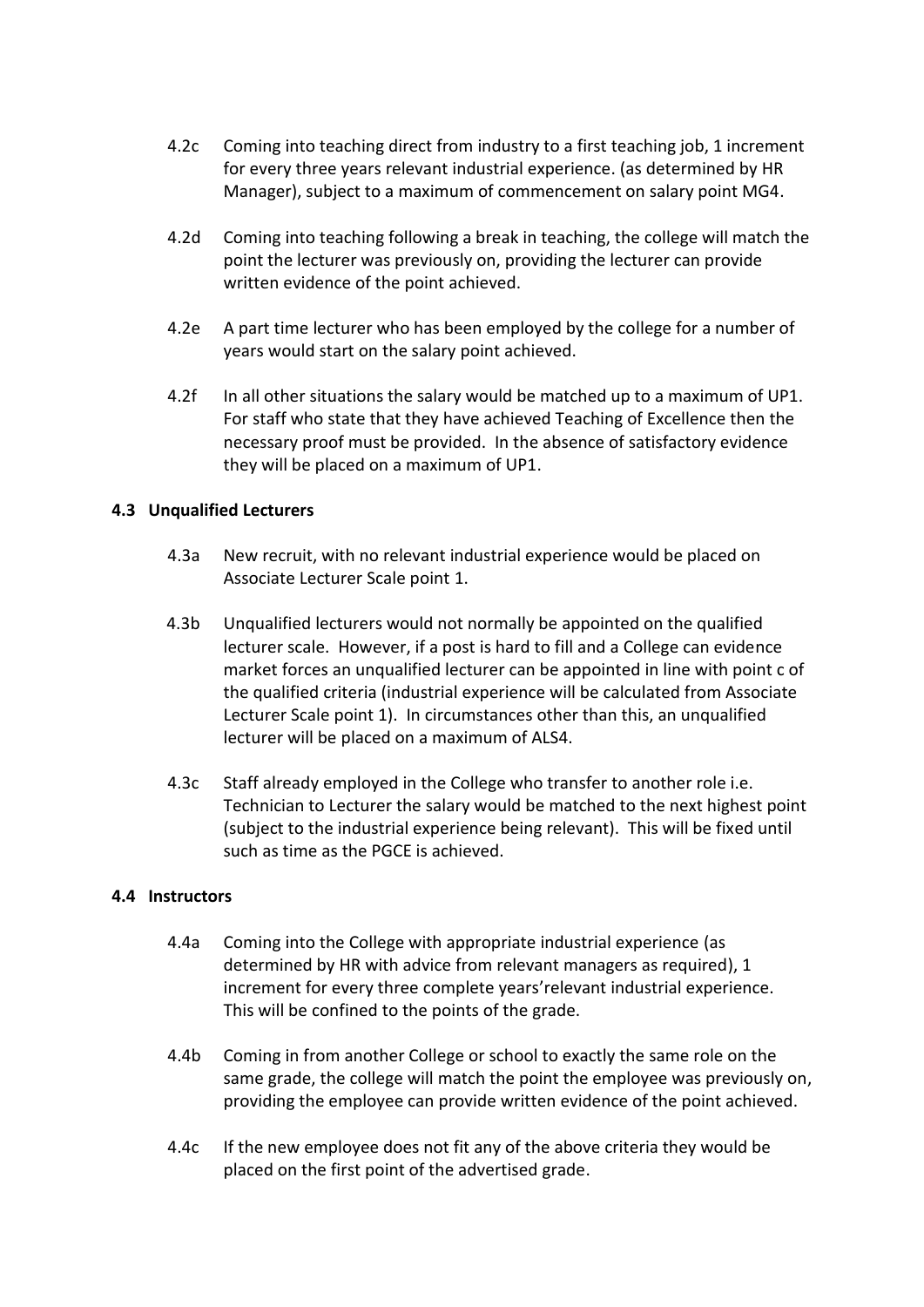#### **5. Market Forces**

If Market Forces prevail a decision to deviate from the policy may be made by HR department. Reasons for this decision will be provided to the candidate.

### **6. Monitoring and review**

This agreement will be monitored and reviewed every three years by the Wales Negotiating Committee Further Education. Next review date March 2024.